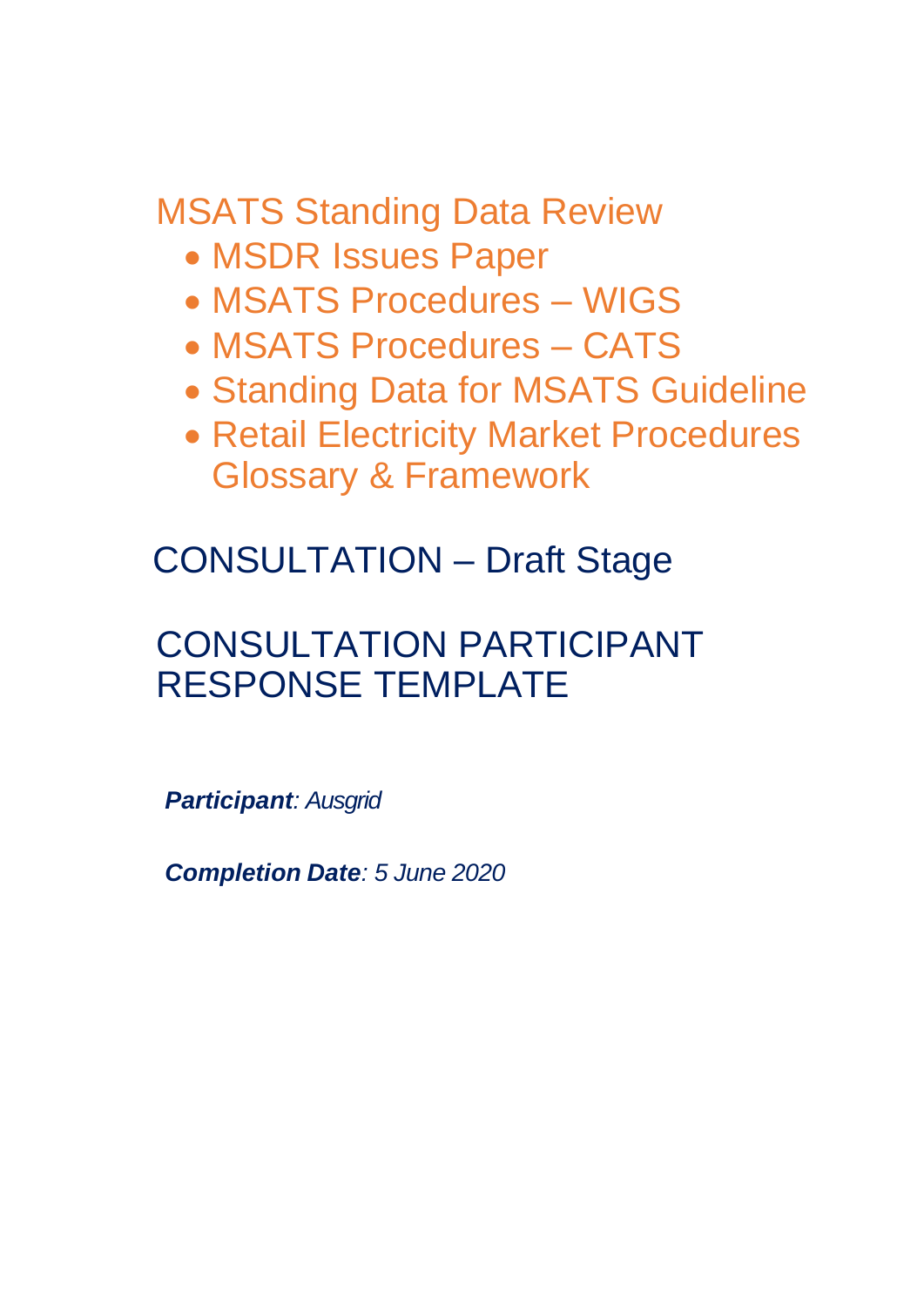# **Table of Contents**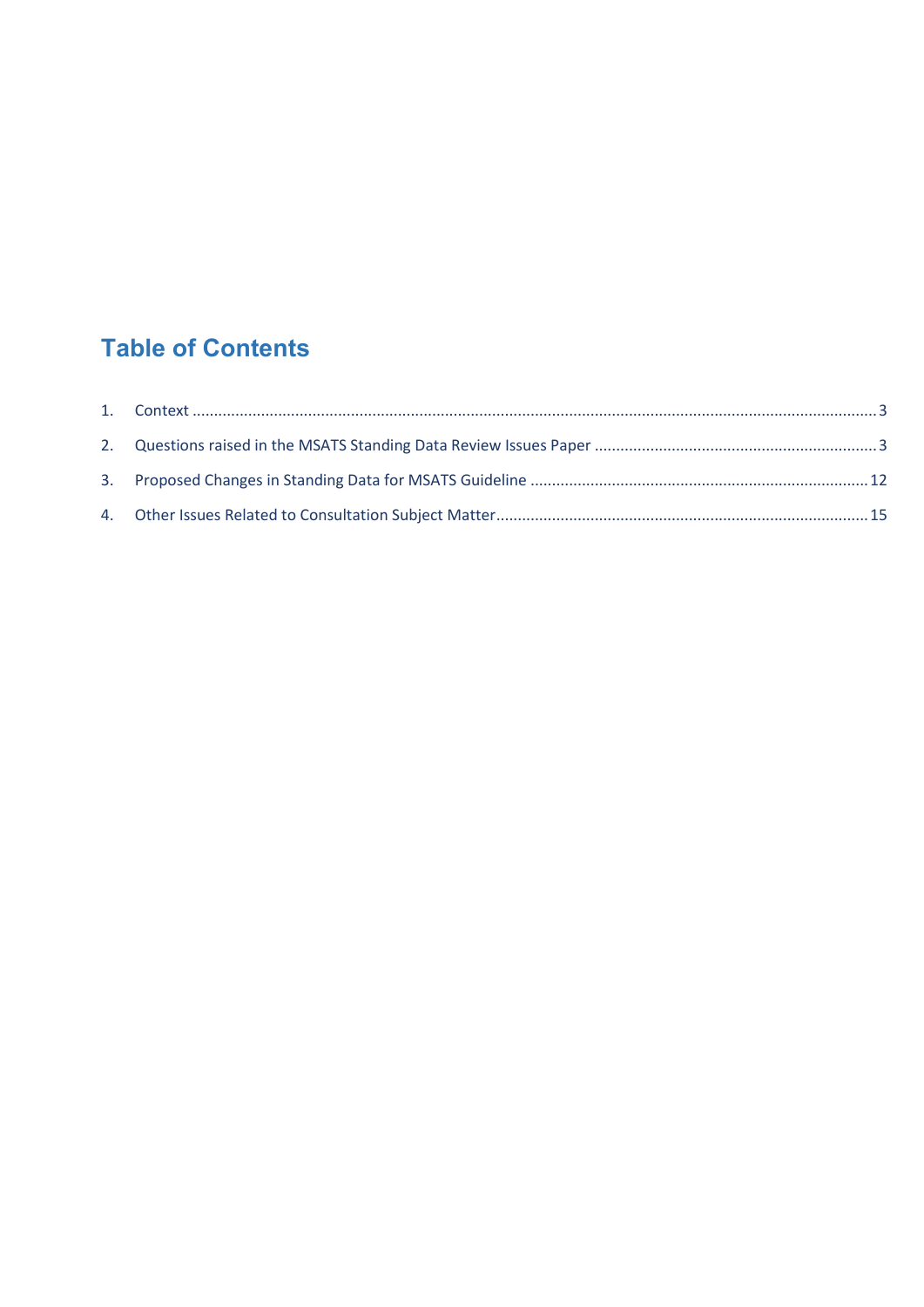## **1. Context**

This template is to assist stakeholders in giving feedback to the questions raised in the Draft Report about the proposed changes to the MSATS Standing Data.

## **2. Questions raised in the MSATS Standing Data Review Draft Report**

#### 2.1 Material Issues

<span id="page-2-1"></span><span id="page-2-0"></span>

| <b>Information</b><br>Category                                       | <b>Question</b><br>No. | Question                                                                                                                                                                                                                                                                     | <b>Participant Comments</b>                                                                                                                                                                                                                                                                                                                                                                                                                                                                                                                              |
|----------------------------------------------------------------------|------------------------|------------------------------------------------------------------------------------------------------------------------------------------------------------------------------------------------------------------------------------------------------------------------------|----------------------------------------------------------------------------------------------------------------------------------------------------------------------------------------------------------------------------------------------------------------------------------------------------------------------------------------------------------------------------------------------------------------------------------------------------------------------------------------------------------------------------------------------------------|
| Type 4a<br><b>Metering</b><br><b>Installation</b><br>(MRAM) Reason   | 1 <sub>1</sub>         | What are the key issues for AEMO to consider in working with<br>stakeholders to explore with the AEMC the potential benefits<br>of enhanced access to exception information?                                                                                                 | No Comment.                                                                                                                                                                                                                                                                                                                                                                                                                                                                                                                                              |
| <b>Metering</b><br><b>Installation</b><br>Transformer<br>Information | 2.                     | In the cases where transformers have dual secondary<br>windings or more (500kV: 110V: 110V), how would<br>participants prefer to see those represented in the<br>enumerated list for VT Ratio, keeping in mind that a<br>transformer can have up to five secondary windings? | Ausgrid notes AEMO's acceptance of certain<br>NMI Classification Codes (BULK, XBOUNDRY<br>and INTERCON) not requiring CT and VT<br>details to be published in MSATS. If these<br>changes are applied before 5MS goes live,<br>NMIs with a NMI Classification of WHOLESAL<br>and INTERCON should not be required to<br>publish this information to MSATS.<br>Some HV CTs are not of a specific type (e.g. S,<br>T, W etc), how do participants identify these, by<br>"Other"? In addition, HV CT could have a<br>number of different ratios and secondary |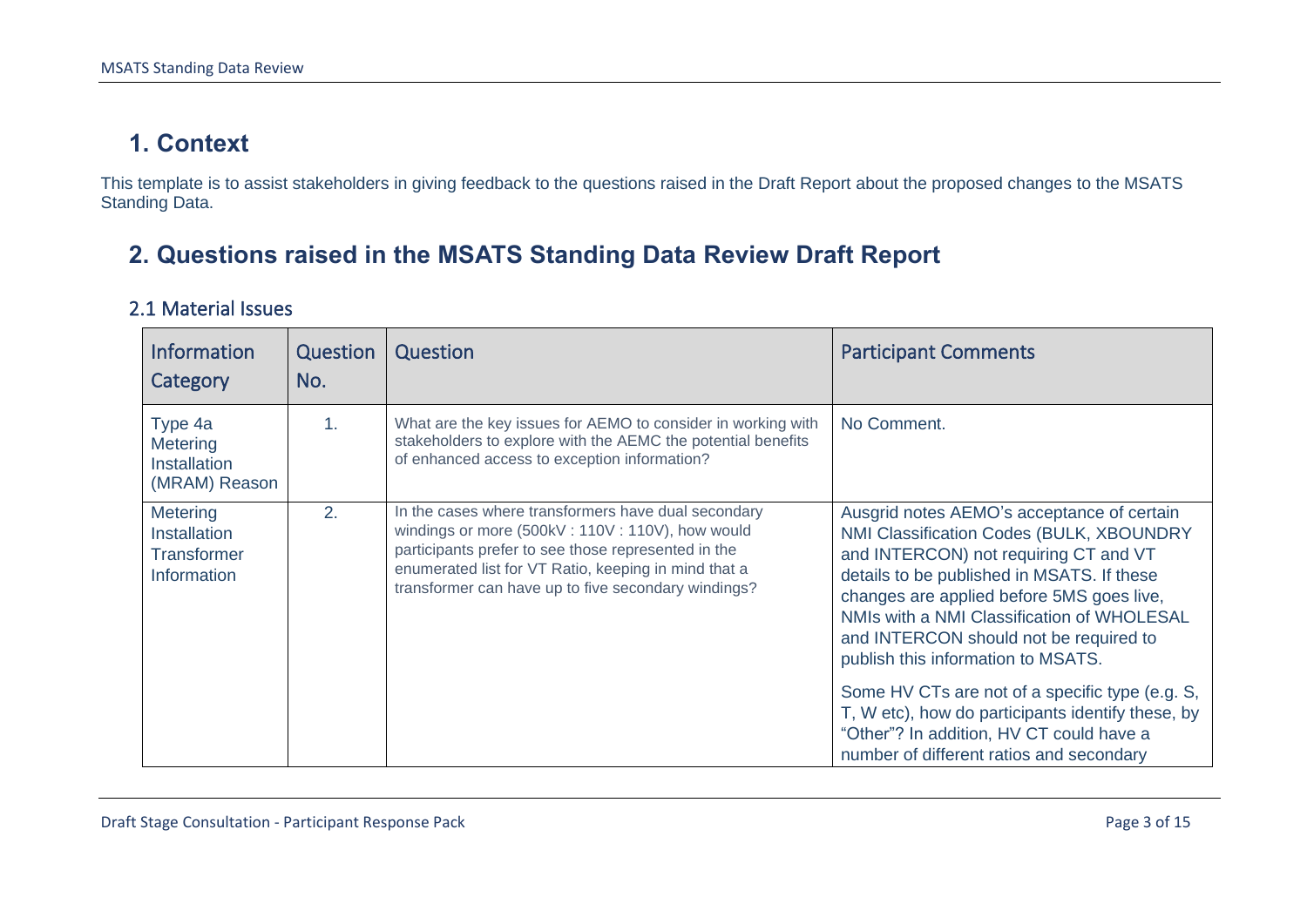| <b>Information</b><br>Category       | Question<br>No. | Question                                                                                                              | <b>Participant Comments</b>                                                                                                                                                                                                                                                                                                 |
|--------------------------------------|-----------------|-----------------------------------------------------------------------------------------------------------------------|-----------------------------------------------------------------------------------------------------------------------------------------------------------------------------------------------------------------------------------------------------------------------------------------------------------------------------|
|                                      |                 |                                                                                                                       | currents (1 A and 5 A), e.g.<br>400/600/800/1200:1. Is having this enumerated<br>list limiting the accurate recording of the CT.<br>Ausgrid notes that CT Accuracy class does not<br>include class 0.2.                                                                                                                     |
|                                      |                 |                                                                                                                       | Would it be better to have CT/VT Primary<br>(voltage/current) field and CT/VT secondary<br>(voltage/current) field?                                                                                                                                                                                                         |
|                                      |                 |                                                                                                                       | Would it better to capture the majority of sites<br>(i.e. LVCT) and have alternate information for<br>the more complex configurations (ie. exclude<br>HV sites).                                                                                                                                                            |
|                                      |                 |                                                                                                                       | Ausgrid is of the opinion that this information<br>should be stored in the MPs system not in<br>MSATS, we do not see the value of storing this<br>level of detail in MSATS.                                                                                                                                                 |
| <b>Shared Fuse</b><br><b>Details</b> | 3.              | Through what mechanism can a MC or MP communicate with<br>an LNSP to instigate shared isolation point status changes? | The LNSP can populate the data, but Ausgrid<br>suggest that the MP is also allowed to populate<br>and maintain it as well. Once the MP installs the<br>meter the shared fuse issue for that NMI would<br>be resolved (only for any future works on that<br>NMI), so Ausgrid see no reason for the MP to<br>notify the LNSP. |
|                                      |                 |                                                                                                                       | How does AEMO propose to identify sites<br>where a shared fuse has been rectified on a                                                                                                                                                                                                                                      |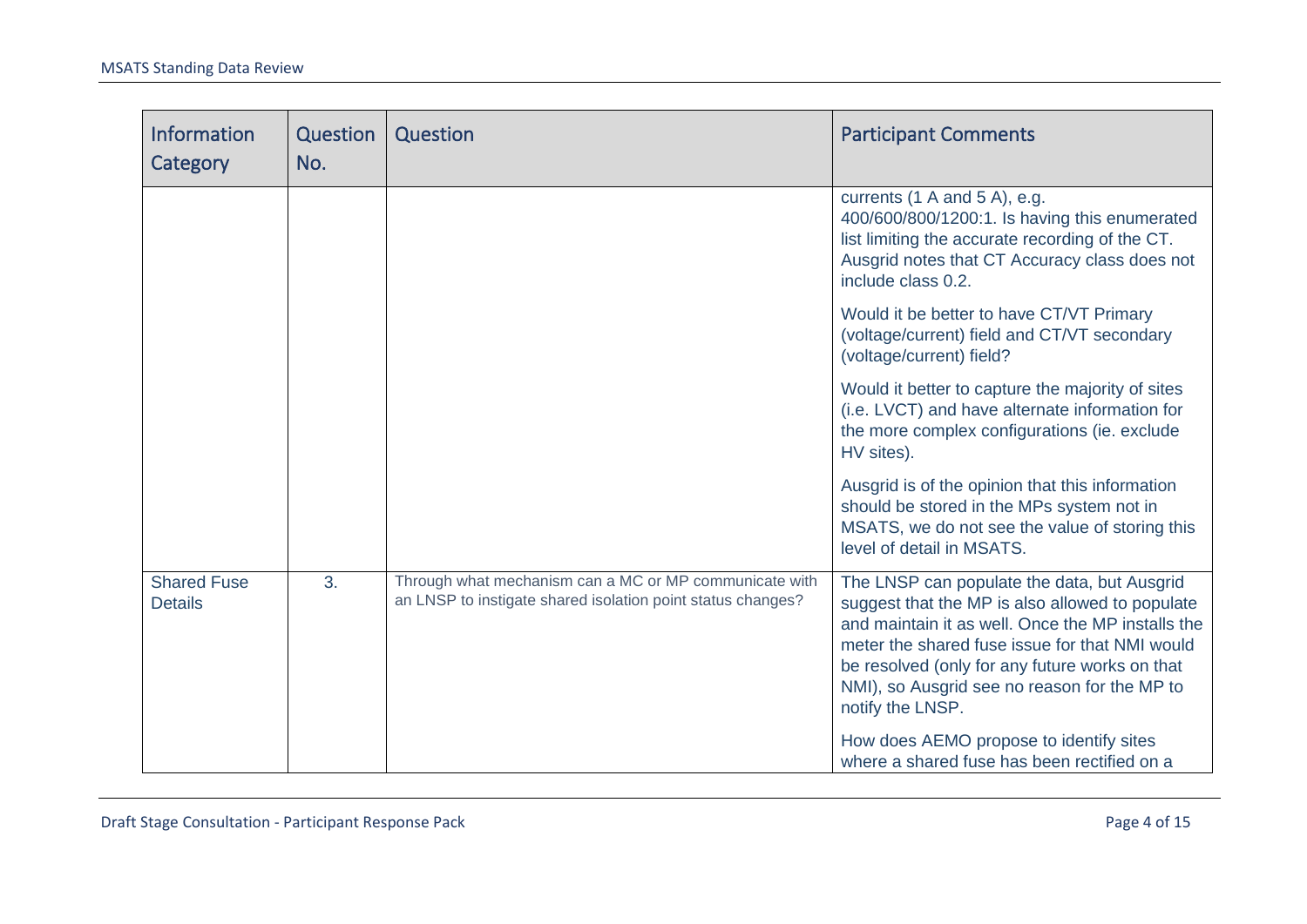| <b>Information</b><br>Category | Question<br>No.  | Question                                                                                                                                                                                                                                | <b>Participant Comments</b>                                                                                                                                                                                                                                                                                                                                                                                                                                                                                                                                                                                                              |
|--------------------------------|------------------|-----------------------------------------------------------------------------------------------------------------------------------------------------------------------------------------------------------------------------------------|------------------------------------------------------------------------------------------------------------------------------------------------------------------------------------------------------------------------------------------------------------------------------------------------------------------------------------------------------------------------------------------------------------------------------------------------------------------------------------------------------------------------------------------------------------------------------------------------------------------------------------------|
|                                |                  |                                                                                                                                                                                                                                         | particular NMI, but is still connected to a shared<br>fuse scenario? (i.e. Flat 1 and Flat 2 are shared<br>fuses, flat 1 meter is replaced and individual<br>isolation provided (MC removes shared fuse<br>flag in MSATS?), however if meter is required to<br>be installed on flat 2, flat 1 will also have<br>another outage).                                                                                                                                                                                                                                                                                                         |
|                                |                  |                                                                                                                                                                                                                                         | One potential solution could be to have a<br>shared fuse flag on a NMI which indicates that<br>the is no individual isolation for meters<br>associated with that NMI. A second field would<br>be required to "group" all associated NMIs<br>associated with the shared isolation device, this<br>could be just "grouping ID". This information<br>would need to be made available via NMI<br>discovery. If a report could be run on the Group<br>ID and all of the individual shared fuse flags<br>removed, then it could be determined that all<br>sites can be individually isolated and the shared<br>fuse problem has been resolved. |
| <b>GPS</b><br>Coordinates      | $\overline{4}$ . | Please explain the benefits for expanding the GPS<br>coordinates field to cover all NMIs given this would be a<br>significant cost? For example, some multi-floor buildings<br>would have the same GPS coordinates so you may also need | Ausgrid is of the opinion that in a significant<br>number of circumstances in urban areas, GPS<br>co-ordinates will not be able to be accurately<br>obtained (e.g. meters inside with no satellite<br>signal), what would the expectation be in this<br>circumstance, last recorded GPS co-ordinate,                                                                                                                                                                                                                                                                                                                                     |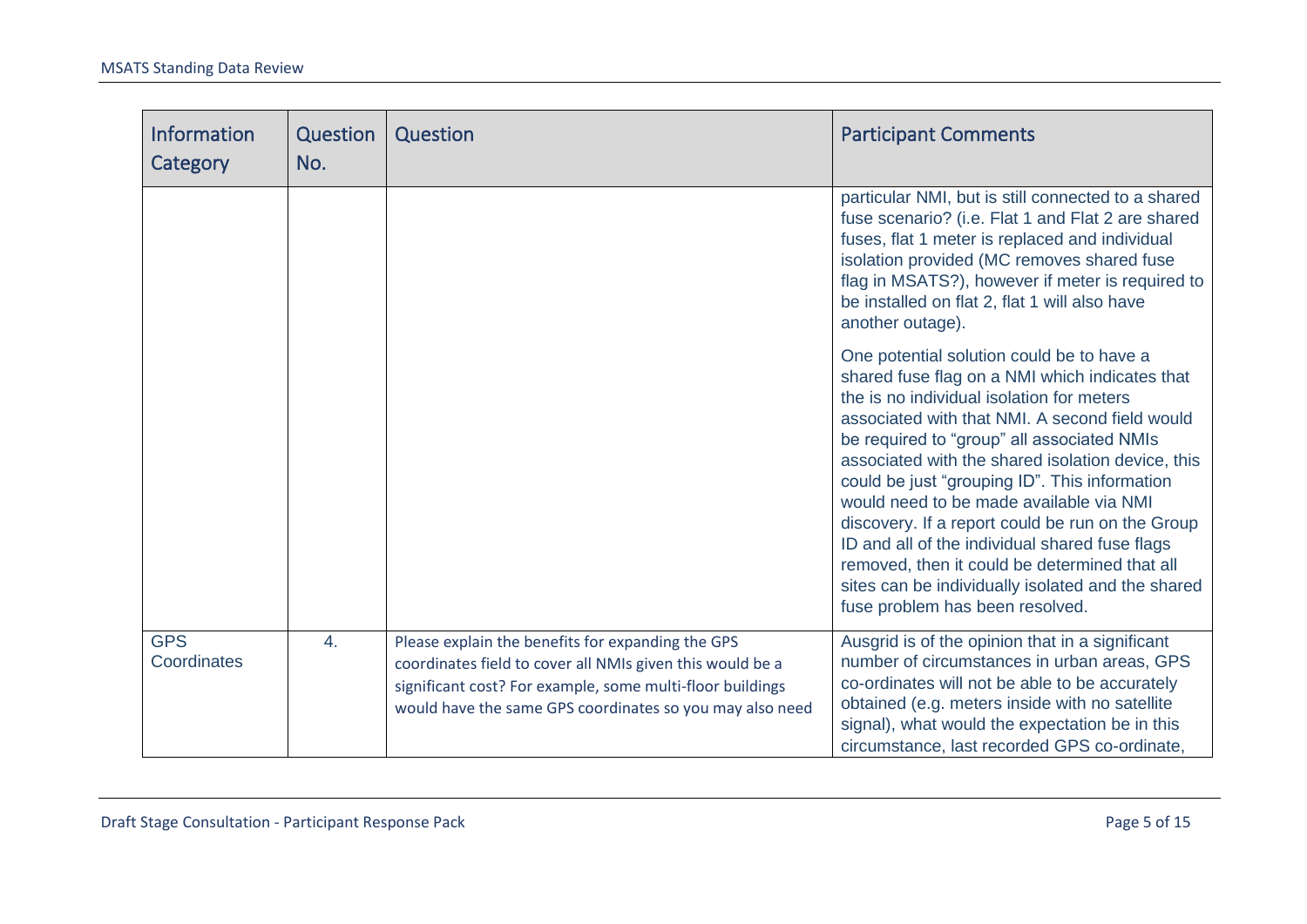| <b>Information</b><br>Category | Question<br>No. | Question                                                                                                                                                                                                                                                                                                                                                                                                                                    | <b>Participant Comments</b>                                                                                                                                                                                                                                                                                                                              |
|--------------------------------|-----------------|---------------------------------------------------------------------------------------------------------------------------------------------------------------------------------------------------------------------------------------------------------------------------------------------------------------------------------------------------------------------------------------------------------------------------------------------|----------------------------------------------------------------------------------------------------------------------------------------------------------------------------------------------------------------------------------------------------------------------------------------------------------------------------------------------------------|
|                                |                 | to have elevation for which floor (assuming metering on each<br>unit)?                                                                                                                                                                                                                                                                                                                                                                      | estimated coordinate? A description of meter<br>location would provide a better chance to find<br>the meter in these circumstances.                                                                                                                                                                                                                      |
|                                |                 |                                                                                                                                                                                                                                                                                                                                                                                                                                             | Ausgrid does see a benefit of the provision of<br>GPS coordinates in rural properties, but would<br>like to highlight that GPS co-ordinates in a<br>country town would have similar issues to urban<br>environment, where accurate capture may not<br>be available.                                                                                      |
|                                |                 |                                                                                                                                                                                                                                                                                                                                                                                                                                             | Provision of this information on NMIs with a NMI<br>Classification Codes (BULK, XBOUNDRY and<br>INTERCON) should not be required to be<br>published in MSATS. If these changes are<br>applied before 5MS goes live, NMIs with a NMI<br><b>Classification of WHOLESAL and INTERCON</b><br>should not be required to publish this<br>information to MSATS. |
|                                | 5.              | AEMO has applied the definition of rural using the<br>'Designated regional area postcodes' to gain consistency in<br>approach, however feedback indicates a mixed response to<br>this option. Is there an alternate NEM wide definition that<br>can be applied across the NEM? AEMO notes, for example, in<br>Queensland NMIs are required to be classified as urban, short<br>rural and long rural for Guaranteed Service Levels. Is there | Can AEMO investigate as to whether council<br>zoning definitions can be imported into MSATS<br>and use to determine if the site is rural?<br>Ausgrid highlighted in its initial submission that<br>using post codes does not achieve the intent of<br>what AEMO is attempting to achieve (i.e. the<br>country town scenario where the town will have     |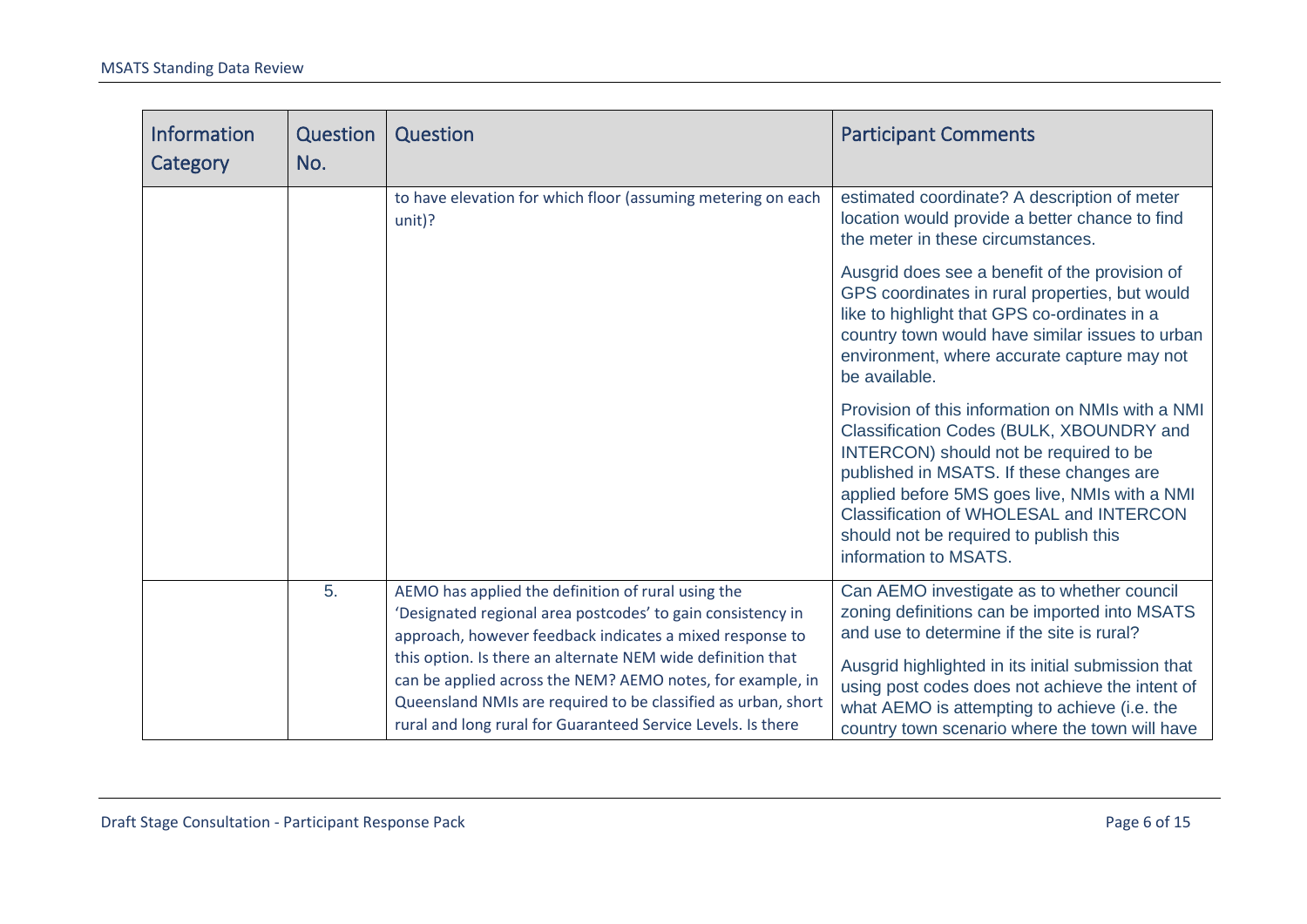| <b>Information</b><br>Category | Question<br>No. | Question                                                                                                                                                                   | <b>Participant Comments</b>                                                                                                                                                                                                                                         |
|--------------------------------|-----------------|----------------------------------------------------------------------------------------------------------------------------------------------------------------------------|---------------------------------------------------------------------------------------------------------------------------------------------------------------------------------------------------------------------------------------------------------------------|
|                                |                 | something similar to this in other jurisdictions and can it be<br>applied there?                                                                                           | the same post code as the out lying rural<br>properties?                                                                                                                                                                                                            |
|                                | 6.              | Do you agree with AEMO proposal? If yes, why? If no, why<br>not? Please provide reasons.                                                                                   | No, given the cost to capture potentially<br>inaccurate information, Ausgrid suggest that<br>this field should be required not mandatory.                                                                                                                           |
|                                |                 |                                                                                                                                                                            | Agree for rural installations, new and<br>replacement where an accurate GPS<br>coordinate can be obtained.                                                                                                                                                          |
| <b>Network</b><br>Additional   | 7.              | What uses do participants (retailers, networks and metering<br>parties) have for the Network Additional Information field?                                                 | Meter location and hazard codes are what<br>Ausgrid stores as network information.                                                                                                                                                                                  |
| <b>Information field</b>       |                 |                                                                                                                                                                            | Ausgrid would not want MPs deleting this<br>information and updating with their own<br>information and vice versa.                                                                                                                                                  |
|                                | 8.              | Are there other fields that may be suitable to apply this<br>information? For example, Meter Location field with an<br>increased character length available for the field. |                                                                                                                                                                                                                                                                     |
|                                | 9.              | Do you agree with retaining the Network Additional<br>Information field?                                                                                                   | Ausgrid has no strong opinion on this field so<br>long as if it is included it cannot be overwritten<br>by other parties. Networks can store data<br>relevant to the network, in network systems, it<br>does not necessiliary need to be stored in<br><b>MSATS.</b> |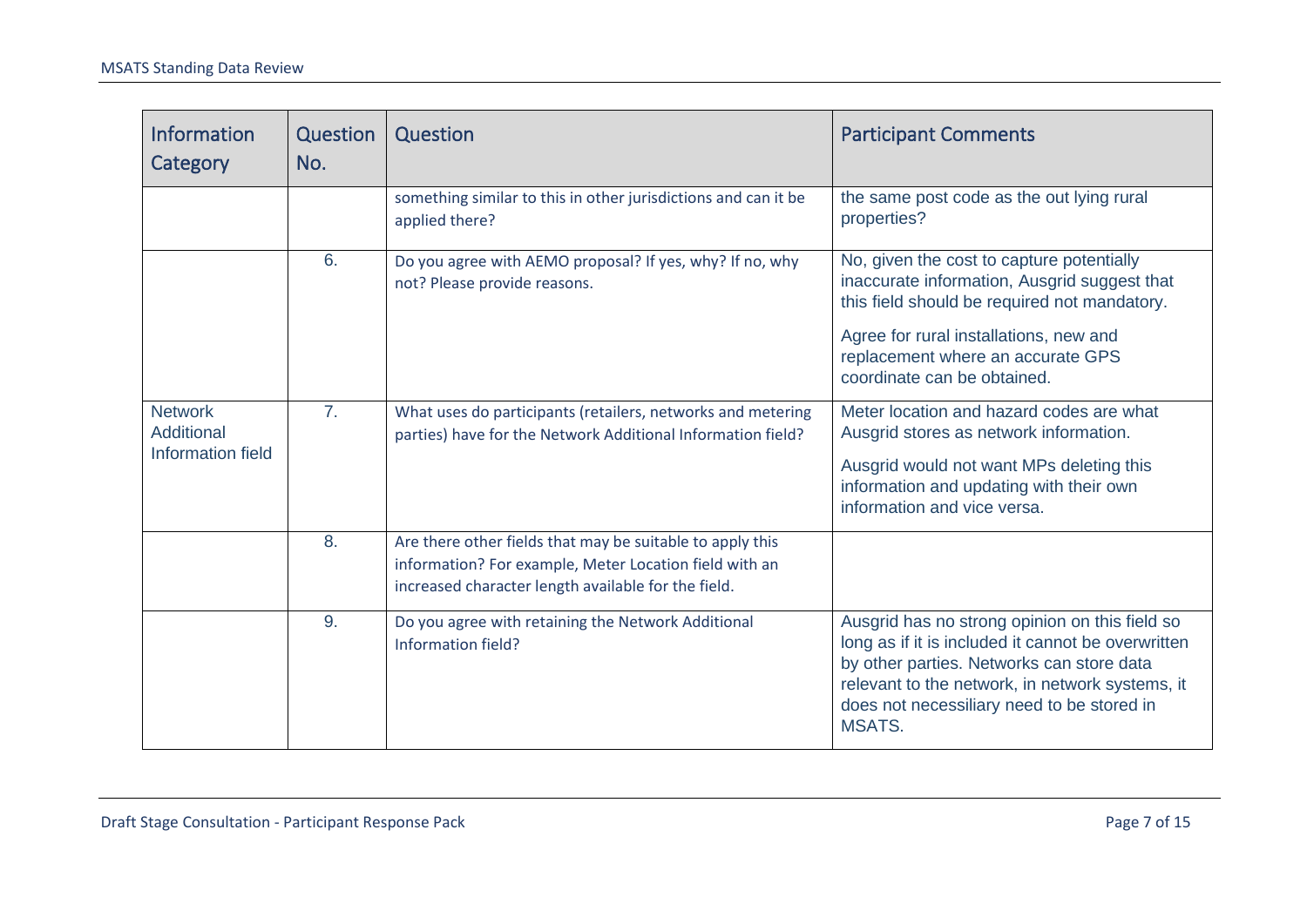#### 2.2 Data Transition

| <b>Information</b><br>Category                          | Question<br>No. | Question                                                                                           | <b>Participant Comments</b>                              |
|---------------------------------------------------------|-----------------|----------------------------------------------------------------------------------------------------|----------------------------------------------------------|
| <b>Scenarios</b>                                        | 10.             | For Removed fields, would you prefer Option 1 (retain history)<br>or Option 2 (remove history)?    | Option 2.                                                |
| Scenario 2: Add<br>a new field<br>(Proposed<br>Fields)  | 11.             | For Added fields, would you prefer Option 1, 2a, 2b, 2c, 3, 4<br>or $5?$                           | Option 4                                                 |
|                                                         | 12.             | If you choose Option 2a, please choose between i(a) or i(b)<br>and provide answers for ii.         | No Comment                                               |
|                                                         | 13.             | If you choose Option 2b, please choose between i(a) or i(b)<br>and provide answers for ii and iii. | No Comment                                               |
|                                                         | 14.             | If you choose Option 2c, please choose between for i(a) or<br>$i(b)$ .                             | No Comment                                               |
|                                                         | 15.             | Do you have any further comment regarding the above?                                               | Ausgrid would support bulk update with<br>notifications. |
| Scenario 3:<br>Amend an<br>existing field (To<br>Amend) | 16.             | For Amended fields, would you prefer Option 1, 2a, 2b, 3, 4<br>or 5?                               | Option 4.                                                |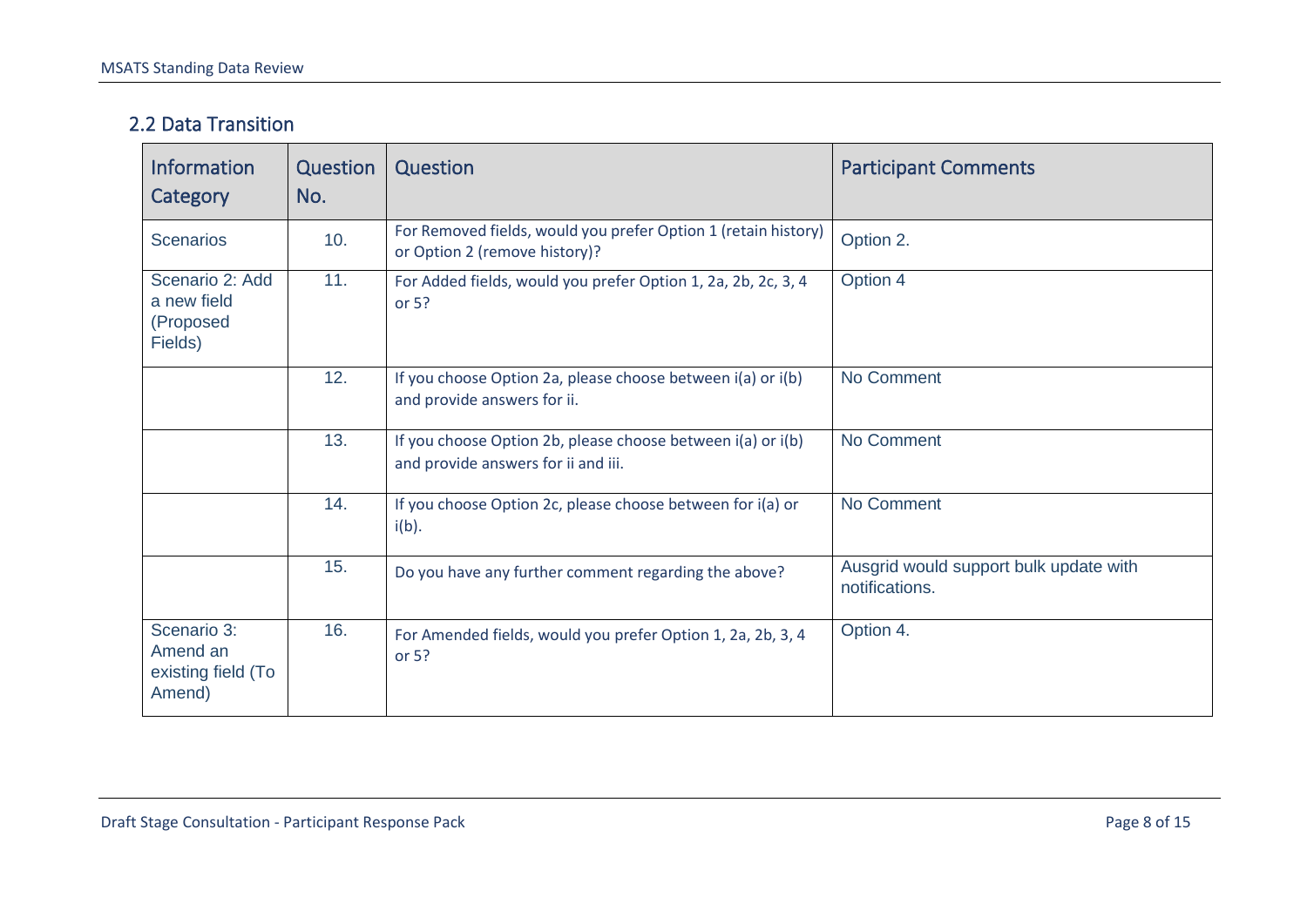| <b>Information</b><br>Category                    | Question<br>No. | Question                                                                                              | <b>Participant Comments</b>                              |
|---------------------------------------------------|-----------------|-------------------------------------------------------------------------------------------------------|----------------------------------------------------------|
|                                                   | 17.             | If you choose Option 2a, please choose between i(a) or i(b)<br>and provide answers for ii.            | No Comment                                               |
|                                                   | 18.             | If you choose Option 2b, please choose between i(a) or i(b)<br>and provide answers for ii and iii.    | No Comment                                               |
|                                                   | 19.             | Please provide any further details required                                                           | Ausgrid would support bulk update with<br>notifications. |
| Outbound<br><b>Notification</b><br><b>Options</b> | 20.             | For Outbound Notifications, would you prefer Option 1, 1a, 2,<br>or $3?$                              | Option 1                                                 |
|                                                   | 21.             | Do you have an alternate method of receiving Outbound<br>Notifications? If so, please provide details | No Comment                                               |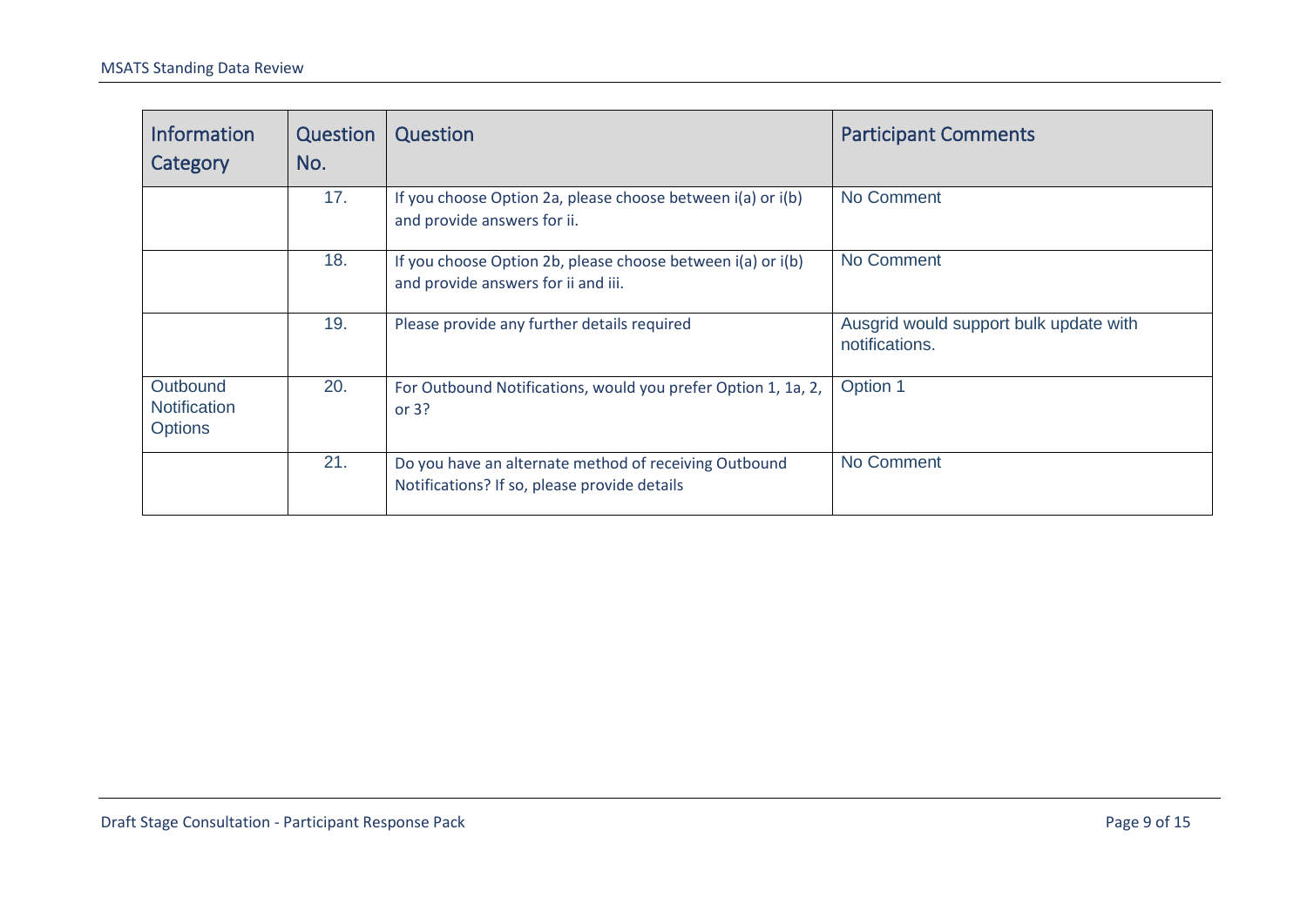#### 2.3 Other Matters

| <b>Information</b><br>Category       | Question<br>No. | Question                                                                                                                                                                                                   | <b>Participant Comments</b>                                                                                                                                                                                |
|--------------------------------------|-----------------|------------------------------------------------------------------------------------------------------------------------------------------------------------------------------------------------------------|------------------------------------------------------------------------------------------------------------------------------------------------------------------------------------------------------------|
| <b>Consumer Data</b><br><b>Right</b> | 22.             | Do you agree with the proposed new fields?                                                                                                                                                                 | No, customer related information should not be<br>stored in MSATS.                                                                                                                                         |
|                                      | 23.             | What types of scenarios $-$ including specific examples $-$ could<br>be envisaged which would raise complexities whose resolution<br>would be required in order to achieve the data sharing<br>objectives? | No, customer related information should not be<br>stored in MSATS.                                                                                                                                         |
|                                      | 24.             | What sorts of consequences - including potential unintended<br>consequences - may need to be considered in respect of these<br>fields?                                                                     | No, customer related information should not be<br>stored in MSATS.                                                                                                                                         |
|                                      | 25.             | Do you agree with the timeframe for updating the data in<br>these fields?                                                                                                                                  | No, customer related information should not be<br>stored in MSATS.                                                                                                                                         |
|                                      | 26.             | Are there other suggestions to help meet the ACCC's<br>objective?                                                                                                                                          | No, customer related information should not be<br>stored in MSATS.                                                                                                                                         |
|                                      | 27.             | Given this change commenced on 1 December 2017, to what<br>extent are you seeing issues with the population of the NTC?                                                                                    | Ausgrid argued in the POC changes that the<br>LNSP should allocate the NTC and the MP<br>should provide the "meter use" so the LNSP<br>could determine which tariff to allocate, this was<br>not accepted. |
|                                      |                 |                                                                                                                                                                                                            | Ausgrid has built validation in its system to<br>allocate NTC if they are incorrectly populated by<br>the MP. The investment in this system is<br>working correctly and we would not support any           |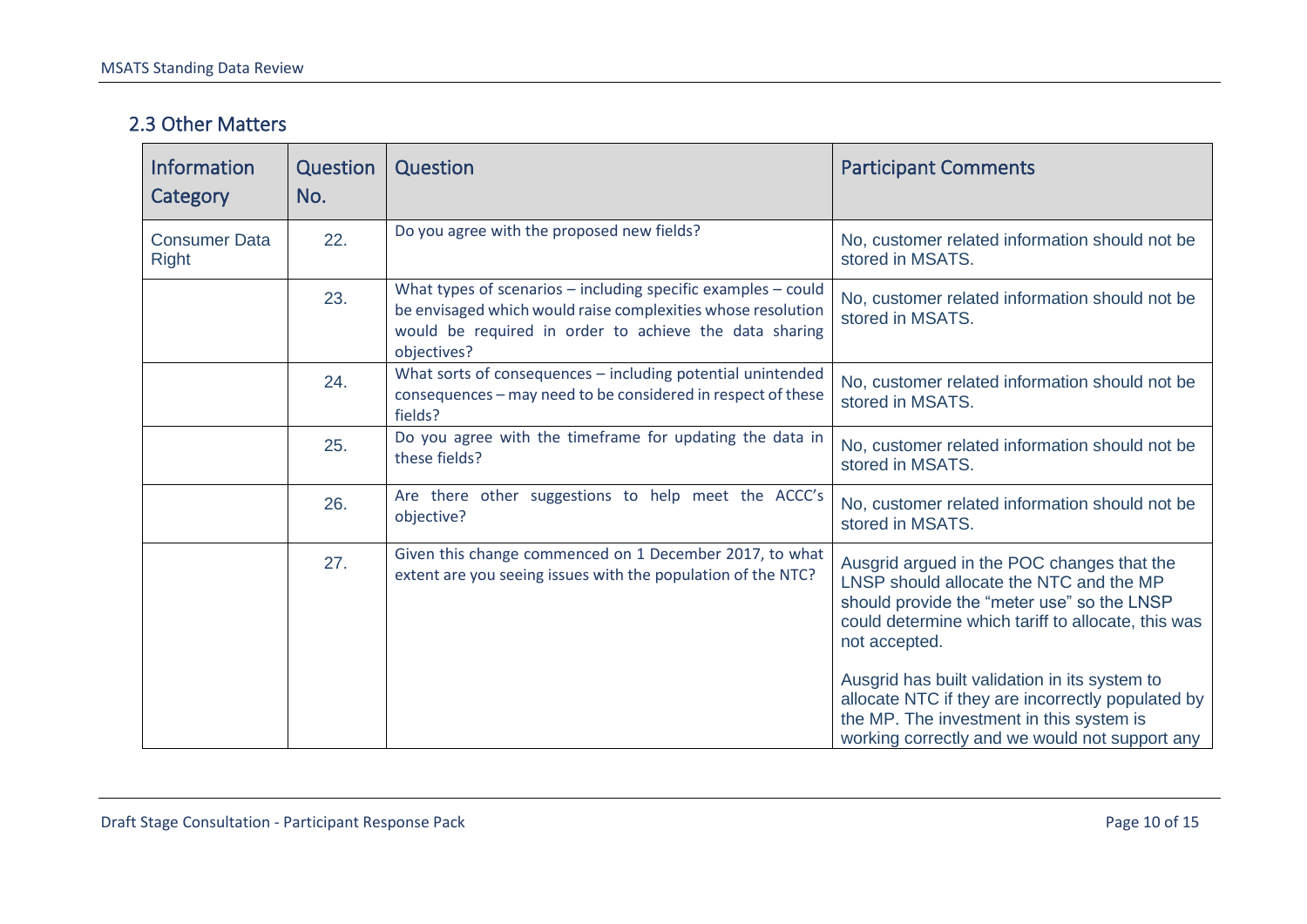<span id="page-10-0"></span>

| <b>Information</b><br><b>Category</b> | Question<br>No. | Question                                                                                                                                                                                                                                                                                                                                                 | <b>Participant Comments</b>                                                                                                                                                                                                                                    |
|---------------------------------------|-----------------|----------------------------------------------------------------------------------------------------------------------------------------------------------------------------------------------------------------------------------------------------------------------------------------------------------------------------------------------------------|----------------------------------------------------------------------------------------------------------------------------------------------------------------------------------------------------------------------------------------------------------------|
|                                       |                 |                                                                                                                                                                                                                                                                                                                                                          | change which requires Ausgrid to rebuild its<br>NTC allocation system.                                                                                                                                                                                         |
|                                       | 28.             | If AEMO was to review the obligations on NTC, out of the<br>options proposed, which do you see being the most effective<br>to address the current issues experienced. Please provide<br>reasons as to why you think the options you've chosen would<br>address the issue.<br>a) Compliance options for MPB performance for<br>incorrectly populating NTC | As Ausgrid has built validation in its system to<br>allocate NTC if they are incorrectly populated by<br>the MP. The situations described would be<br>validated and updated by Ausgrid NTC<br>allocation system.<br>Ausgrid would not support any change which |
|                                       |                 | b) Retailer obligations to inform the MC and MPB of the<br>appropriate NTC                                                                                                                                                                                                                                                                               | requires Ausgrid to rebuild its NTC allocation<br>system.                                                                                                                                                                                                      |
|                                       |                 | c) Network obligations to correct an incorrectly populated<br>NTC within three business days; and or                                                                                                                                                                                                                                                     |                                                                                                                                                                                                                                                                |
|                                       |                 | d) If networks are provided the obligation to populate NTC<br>then they will have only three business days to correctly<br>populate this after the metering installation details are<br>provided by the MPB, this will ensure there are not<br>additional delays to the commissioning of the meter in<br><b>MSATS</b>                                    |                                                                                                                                                                                                                                                                |
|                                       | 29.             | Do you have any comments on the options provided by<br><b>Endeavour Energy?</b>                                                                                                                                                                                                                                                                          | See above.                                                                                                                                                                                                                                                     |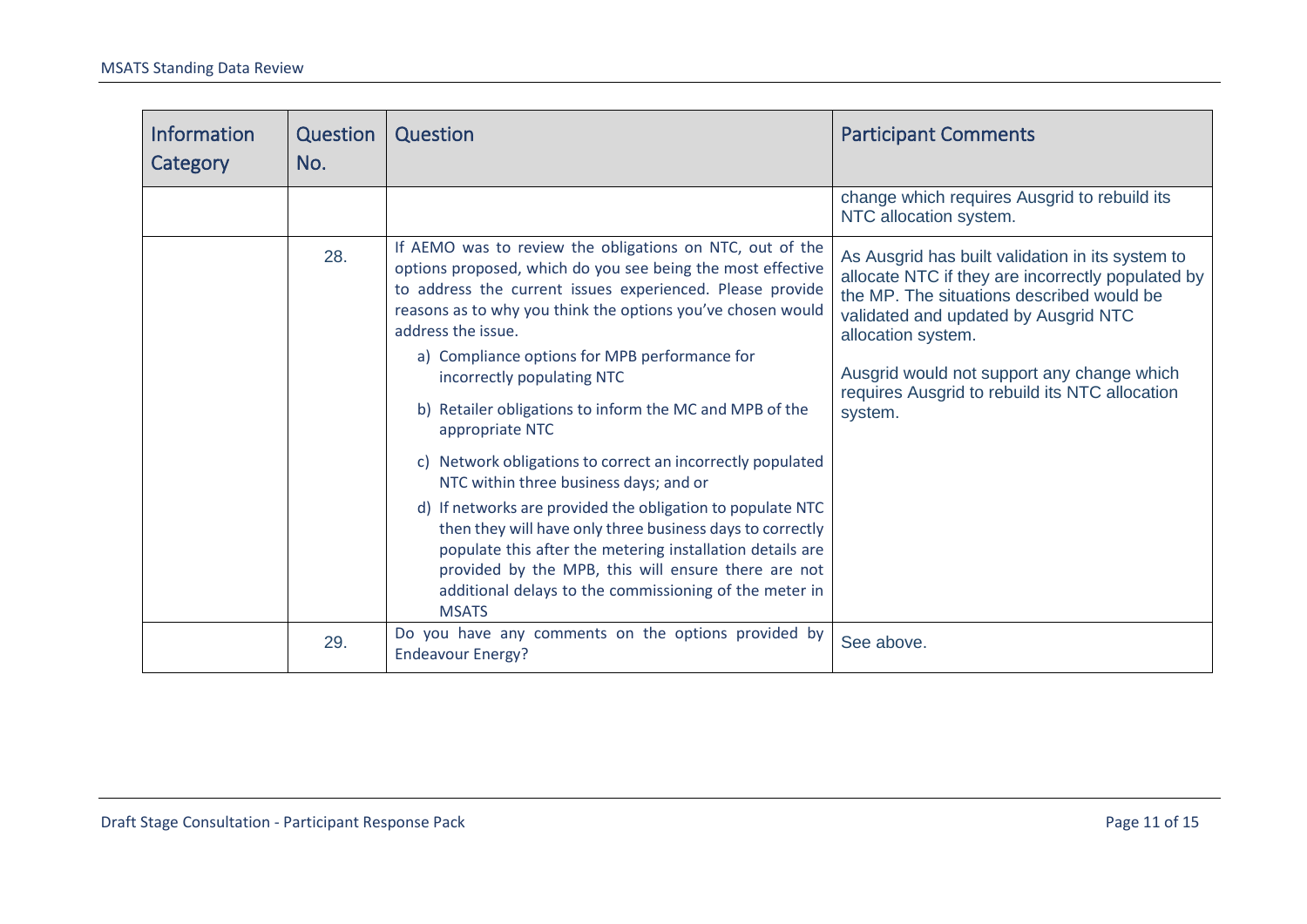# **3. Proposed Changes in MSATS Procedures - WIGS**

| <b>Section No/Field Name</b> | <b>Participant Comments</b>                                                                                                                                                                                                                                                                                                                              |
|------------------------------|----------------------------------------------------------------------------------------------------------------------------------------------------------------------------------------------------------------------------------------------------------------------------------------------------------------------------------------------------------|
| General                      | Provision of the majority of this information should not be required to be published in<br>MSATS on NMIs with a NMI Classification Codes (BULK, XBOUNDRY and INTERCON).<br>If these changes are applied before 5MS goes live, NMIs with a NMI Classification of<br>WHOLESAL and INTERCON should not be required to publish this information to<br>MSATS. |
|                              |                                                                                                                                                                                                                                                                                                                                                          |
|                              |                                                                                                                                                                                                                                                                                                                                                          |
|                              |                                                                                                                                                                                                                                                                                                                                                          |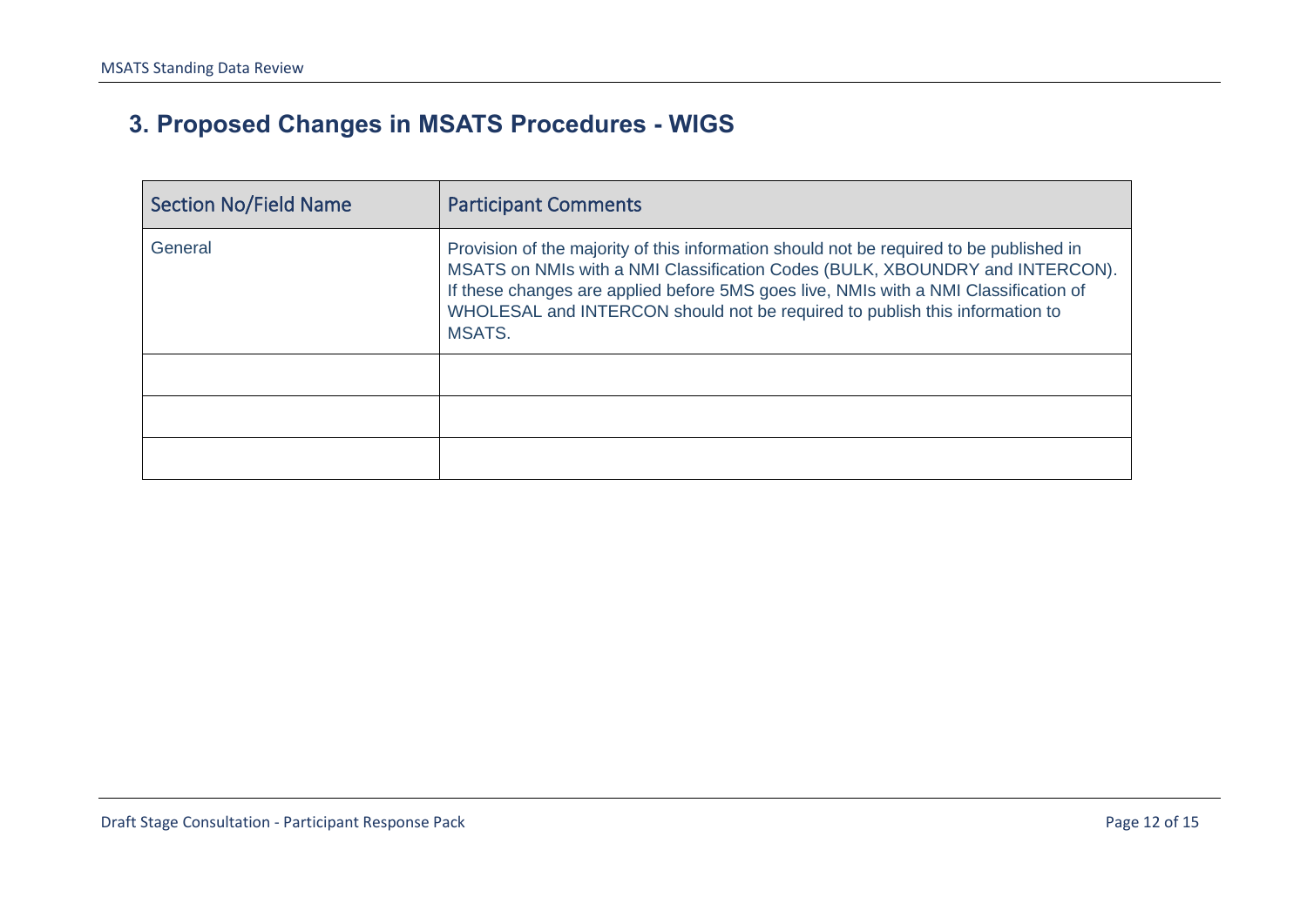# **4. Proposed Changes in MSATS Procedures - CATS**

| <b>Section No/Field Name</b> | <b>Participant Comments</b>                                                                                                                                                                       |
|------------------------------|---------------------------------------------------------------------------------------------------------------------------------------------------------------------------------------------------|
| Section 4.9                  | Ausgrid notes that Section and DP numbers will be required and not mandatory. Ausgrid agrees<br>with this proposal as we do not use all of this information for NMI allocation and address setup. |
| Section 5.1.3                | Solar/PV should be removed from meter use field.                                                                                                                                                  |
| Section 5.2                  | Business should be removed from the Time of day values.                                                                                                                                           |
| Section 5.4                  | Ausgrid would like to query why the NSRD should be published for Type 7 NMIs as this is<br>calculated data and not scheduled to be read.                                                          |
|                              |                                                                                                                                                                                                   |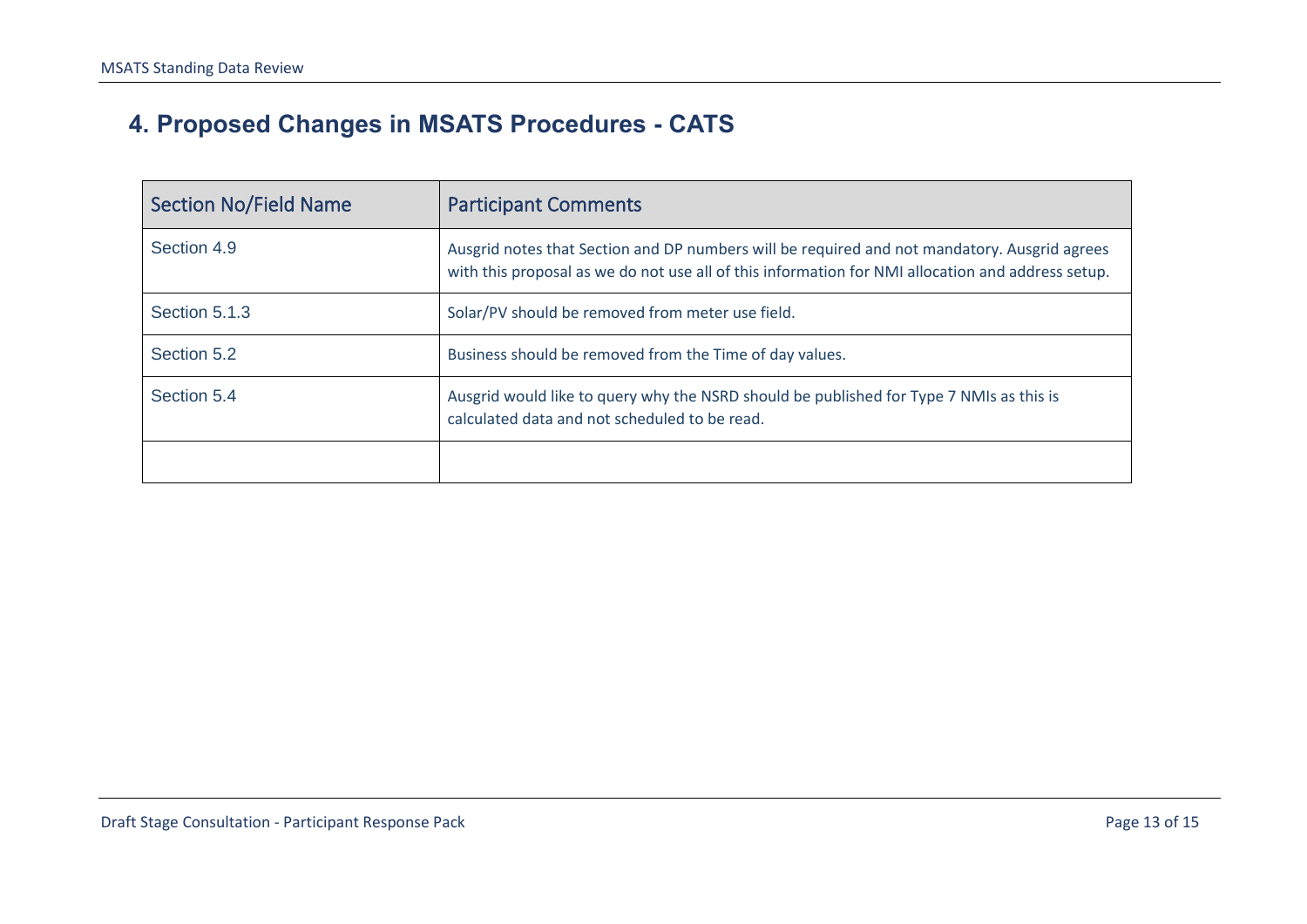# **5. Proposed Changes in Standing Data for MSATS Guideline**

| Section No/Field Name | <b>Participant Comments</b> |
|-----------------------|-----------------------------|
|                       |                             |
|                       |                             |
|                       |                             |
|                       |                             |